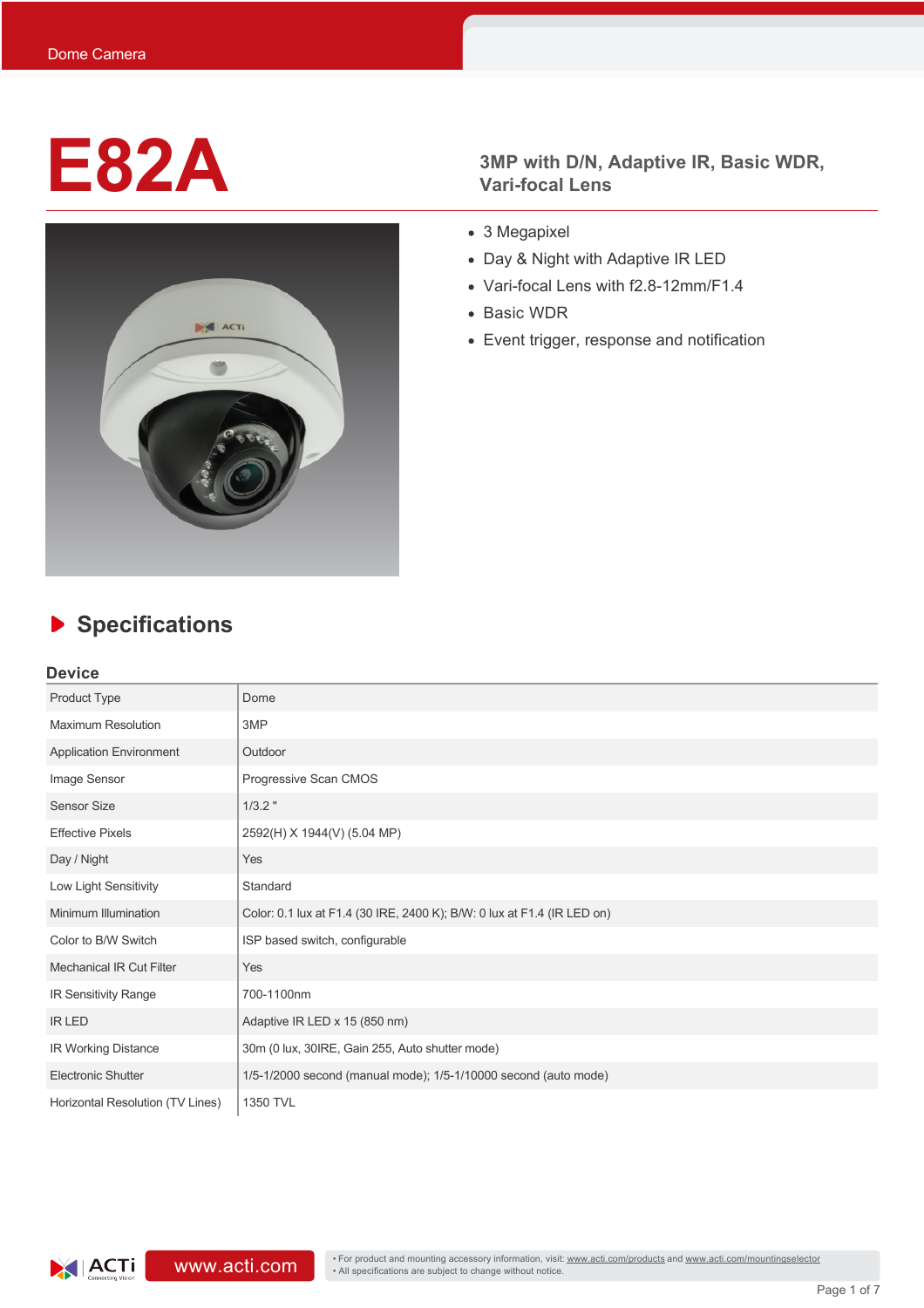| Dome Camera                           |                                                                                                                                                                                                                                                                                                                                                                                                                                                                                             |  |  |
|---------------------------------------|---------------------------------------------------------------------------------------------------------------------------------------------------------------------------------------------------------------------------------------------------------------------------------------------------------------------------------------------------------------------------------------------------------------------------------------------------------------------------------------------|--|--|
| S/N Ratio                             | 52 dB                                                                                                                                                                                                                                                                                                                                                                                                                                                                                       |  |  |
|                                       |                                                                                                                                                                                                                                                                                                                                                                                                                                                                                             |  |  |
| Lens<br>Focal Length                  | Vari-focal, f2.8-12mm                                                                                                                                                                                                                                                                                                                                                                                                                                                                       |  |  |
| Aperture                              |                                                                                                                                                                                                                                                                                                                                                                                                                                                                                             |  |  |
| Iris                                  | F1.4                                                                                                                                                                                                                                                                                                                                                                                                                                                                                        |  |  |
| Focus                                 | <b>Fixed iris</b>                                                                                                                                                                                                                                                                                                                                                                                                                                                                           |  |  |
| Lens Mount                            | <b>Manual focus</b>                                                                                                                                                                                                                                                                                                                                                                                                                                                                         |  |  |
| Horizontal Viewing Angle              | Board mount                                                                                                                                                                                                                                                                                                                                                                                                                                                                                 |  |  |
| Vertical Viewing Angle                | $70.5^{\circ}$ - 28.2 $^{\circ}$<br>$38.5^{\circ}$ - $15.5^{\circ}$                                                                                                                                                                                                                                                                                                                                                                                                                         |  |  |
|                                       |                                                                                                                                                                                                                                                                                                                                                                                                                                                                                             |  |  |
| Viewing Angle Adjustment              | Pan: 0°-350°, Tilt: 17°-163°, Rotation: 0°-350°                                                                                                                                                                                                                                                                                                                                                                                                                                             |  |  |
| <b>Video</b>                          |                                                                                                                                                                                                                                                                                                                                                                                                                                                                                             |  |  |
| Compression                           | H.264 (Baseline/ Main/ High profile), MJPEG                                                                                                                                                                                                                                                                                                                                                                                                                                                 |  |  |
| Maximum Frame Rate vs.<br>Resolution  | 15 fps at 2048 x 1536 30 fps at 1920 x 1080 30 fps at 1280 x 720 30 fps at 800 x 600 30 fps at 640 x 480 15 fps at<br>320 x 240                                                                                                                                                                                                                                                                                                                                                             |  |  |
| Multi-Streaming                       | Simultaneous dual streams based on two configurations                                                                                                                                                                                                                                                                                                                                                                                                                                       |  |  |
| <b>Bit Rate</b>                       | 28Kbps - 6Mbps (per stream)                                                                                                                                                                                                                                                                                                                                                                                                                                                                 |  |  |
| <b>Bit Rate Mode</b>                  | Constant, Variable                                                                                                                                                                                                                                                                                                                                                                                                                                                                          |  |  |
| Wide Dynamic Range                    | Basic WDR (74 dB)                                                                                                                                                                                                                                                                                                                                                                                                                                                                           |  |  |
| Image Enhancement                     | White Balance, Brightness, Contrast, Sharpness, Automatic gain control, Flickerless                                                                                                                                                                                                                                                                                                                                                                                                         |  |  |
| <b>Digital Noise Reduction</b>        | <b>DNR</b>                                                                                                                                                                                                                                                                                                                                                                                                                                                                                  |  |  |
| <b>Privacy Mask</b>                   | 4 configurable regions                                                                                                                                                                                                                                                                                                                                                                                                                                                                      |  |  |
| <b>Text Overlay</b>                   | Yes                                                                                                                                                                                                                                                                                                                                                                                                                                                                                         |  |  |
| <b>On-Screen Graphics</b>             | Yes                                                                                                                                                                                                                                                                                                                                                                                                                                                                                         |  |  |
| Server-based Analytics                | Object Line Counting, People Counting, Face Detection, Object Based Motion Detection, Tamper, Object Line<br>Crossing Detection, Object Enter Area Detection, Missing Object Detection, Unattended Object Detection, Smoke<br>Detection, Heat Map, Dwell Time, Direction Detection, Automatic License Plate Recognition, People Queue Detection,<br>(Require PC-based or standalone IVS or ALPR Server. Contact ACTi support for recommendations on how to<br>maximize analytical accuracy) |  |  |
| Image Orientation                     | Flip, Mirror                                                                                                                                                                                                                                                                                                                                                                                                                                                                                |  |  |
| <b>Audio</b>                          |                                                                                                                                                                                                                                                                                                                                                                                                                                                                                             |  |  |
| Audio Type                            | 2-way, Line-in, Line-out                                                                                                                                                                                                                                                                                                                                                                                                                                                                    |  |  |
| <b>Audio Compression</b>              | 8 kHz, 16 bit encoding, Mono, PCM, G.711                                                                                                                                                                                                                                                                                                                                                                                                                                                    |  |  |
| <b>Network</b>                        |                                                                                                                                                                                                                                                                                                                                                                                                                                                                                             |  |  |
| <b>Network Protocol &amp; Service</b> | IPv4/v6, TCP, UDP, DHCP, PPPoE, HTTP, HTTPS, DNS, DDNS, NTP, RTP, RTSP, RTCP, SMTP, FTP, IGMP, ICMP,<br>ARP, Bonjour, UPnP, QoS, SNMP, IEEE 802.1X                                                                                                                                                                                                                                                                                                                                          |  |  |
| <b>Ethernet Port</b>                  | 1 x RJ-45 connector                                                                                                                                                                                                                                                                                                                                                                                                                                                                         |  |  |
| Security                              | IP address filtering, HTTPS encryption, Password protected user level, Anonymous login, IEEE 802.1X network access<br>control                                                                                                                                                                                                                                                                                                                                                               |  |  |
| <b>Event</b>                          |                                                                                                                                                                                                                                                                                                                                                                                                                                                                                             |  |  |
| <b>Event Trigger</b>                  | Video motion detection (3 regions), External device through digital input, Sound detection,                                                                                                                                                                                                                                                                                                                                                                                                 |  |  |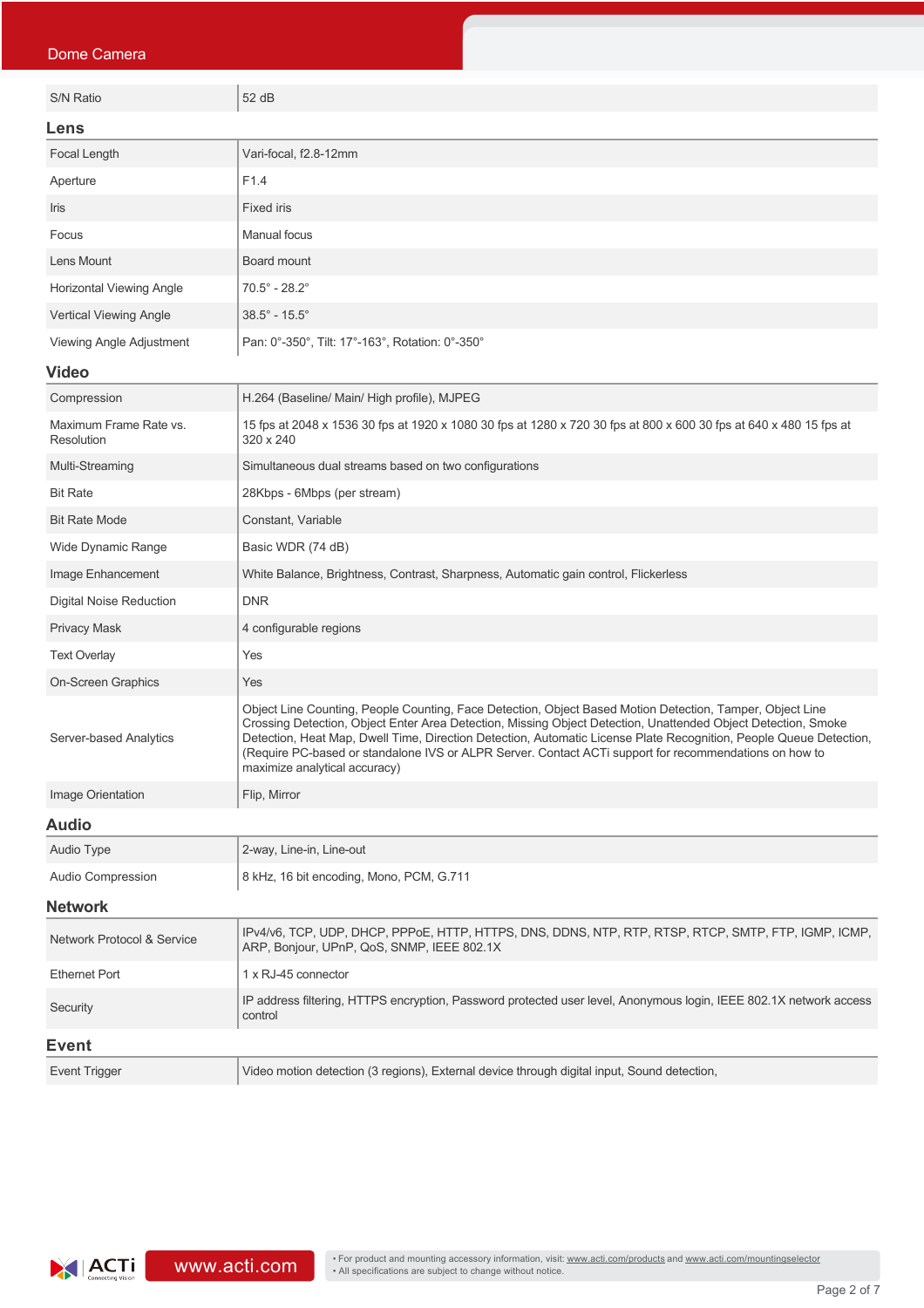Event Response

Notify control center, Change camera settings, Command other devices, E-mail notification with snapshots, Play the audio file, Push notification to mobile device, Save video to local storage, Upload video or snapshot to FTP server, Upload video to NVR server, Activate external device through digital output

### **Integration**

| Unified Solution         | Fully compatible with ACTi software  |
|--------------------------|--------------------------------------|
| Software Development Kit | Yes                                  |
| <b>GPS Position</b>      | Manual setting                       |
| <b>ONVIF Compliant</b>   | Yes, Profile S, Profile G, Profile Q |
| GB28181 Compliant        | Yes                                  |
| Web Browser              | <b>IE 11</b>                         |
| Auto Firmware Upgrade    | Yes                                  |

### **Interface**

| Audio Interface      | <b>Terminal block</b>                                     |
|----------------------|-----------------------------------------------------------|
| Local Storage        | MicroSDHC, MicroSDXC memory card slot (card not included) |
| Digital Input/Output | 1/1                                                       |

### **General**

| <b>Power Source</b>          | PoE Class 2 (IEEE802.3af)                                                                                  |
|------------------------------|------------------------------------------------------------------------------------------------------------|
| <b>Power Consumption</b>     | 6.49 W (PoE, IR on)                                                                                        |
| Weight                       | 1032g (2.275lb)                                                                                            |
| <b>Dimensions</b>            | $(\emptyset$ x H): 150mm x 117mm (5.9" x 4.6")                                                             |
| <b>Environmental Casing</b>  | Weatherproof (IP67), Vandal proof (IK10)                                                                   |
| Mount Type                   | Surface, Gang Box, Flush, Pendant, Converter for NPT Standard Mounts, Wall Mount, Pole Mount, Corner Mount |
| <b>Starting Temperature</b>  | $-20^{\circ}$ C ~ 50 $^{\circ}$ C (-4 $^{\circ}$ F ~ 122 $^{\circ}$ F)                                     |
| <b>Operating Temperature</b> | $-40^{\circ}$ C ~ 50°C (-40°F ~ 122°F)                                                                     |
| <b>Operating Humidity</b>    | 10% - 85% RH                                                                                               |
| Approvals                    | CE, FCC, IP67, IK10, NEMA 4X, UL (for optional PoE injector)                                               |
| Warranty                     | 3 Year(s). For extended warranty offering, see http://www.acti.com/support/warranty                        |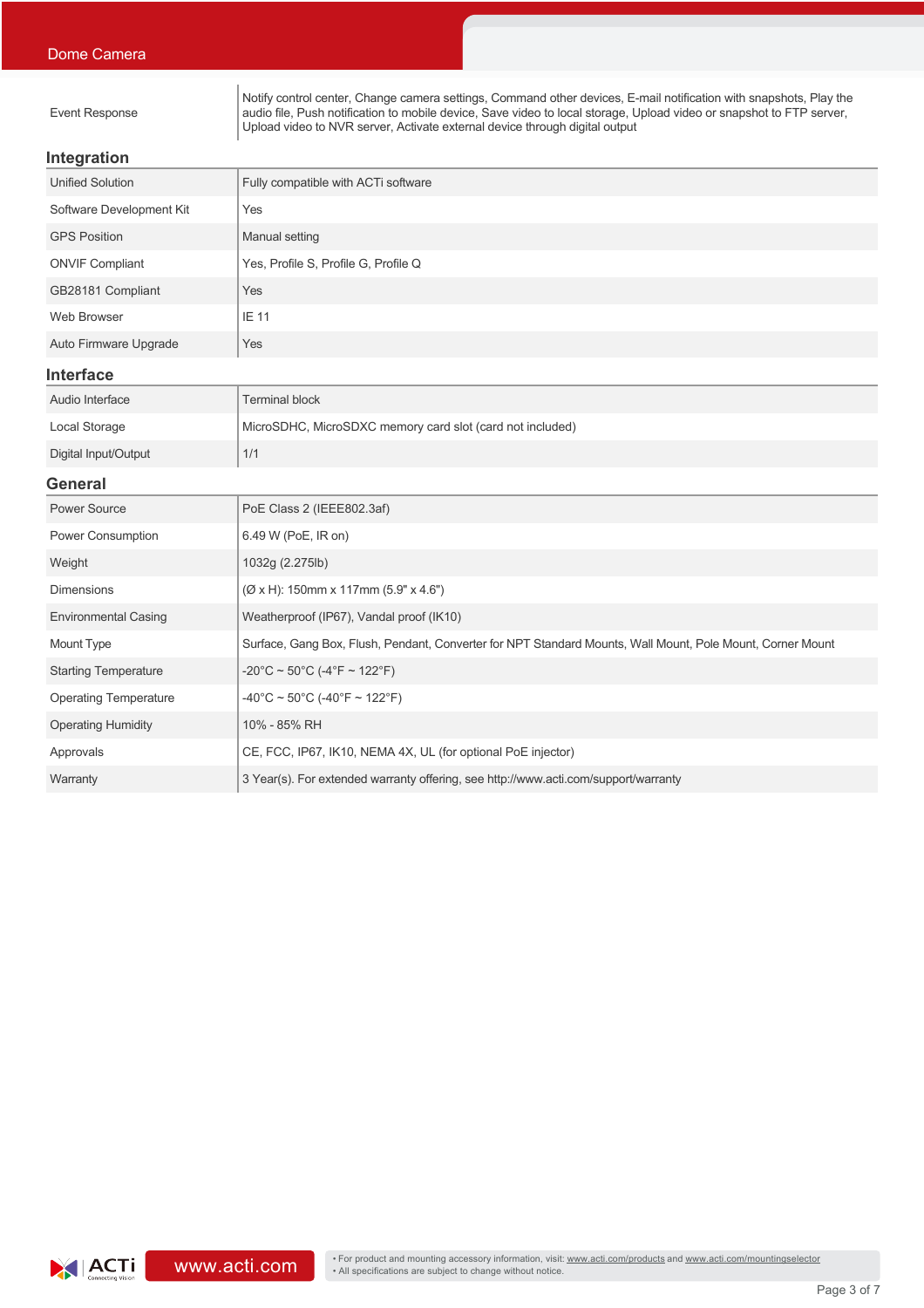# **Photo Indication**



# **Dimension Diagram**



 $|ACTi|$ 



Unit: mm [inch]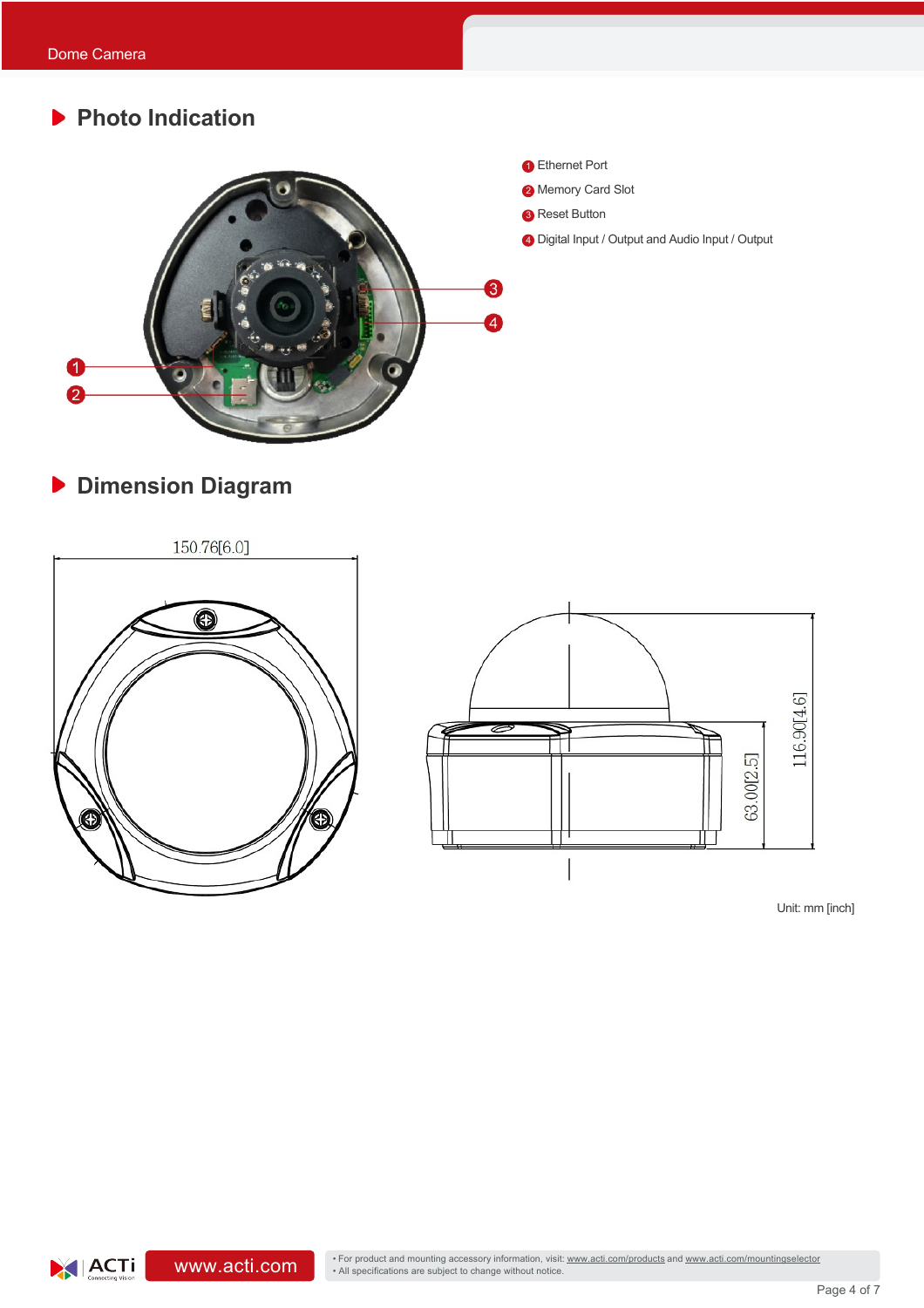## **Related Products**

### **Mounting Accessories - Camera Mount**

| <b>PMAX-0101</b> | Mount Kit for all Dome Cameras (except Mini Domes)                                                                                                  |
|------------------|-----------------------------------------------------------------------------------------------------------------------------------------------------|
| PMAX-0102        | <b>Straight Tube</b>                                                                                                                                |
| <b>PMAX-0103</b> | Straight Tube with Bracket                                                                                                                          |
| <b>PMAX-0104</b> | <b>Extension Tube</b>                                                                                                                               |
| <b>PMAX-0302</b> | Gooseneck with Bracket                                                                                                                              |
| PMAX-0303        | Gooseneck                                                                                                                                           |
| <b>PMAX-0314</b> | Heavy Duty Wall Mount for Outdoor Domes (for B8x, B9x, D7x, D8x, E7x [except E78], E8x, I7x)                                                        |
| <b>PMAX-0402</b> | <b>Corner Mount</b>                                                                                                                                 |
| <b>PMAX-0503</b> | Pole Mount (for PMAX-0102, PMAX-0312, PMAX-0313, PMAX-0314, PMAX-0702, PMAX-1106, PMAX-<br>1107), supports 5.25" to 8.5" Poles                      |
| <b>PMAX-0505</b> | Pole Mount (for B4x, B41x, E44, E45, E46, E48, E44A, E45A, E46A, E41x, I4x, PMAX-0312, PMAX-0313,<br>PMAX-0314, PMAX-0330), supports 2" to 3" Poles |
| <b>PMAX-0702</b> | Junction Box for PTZ and Dome Cameras                                                                                                               |
| <b>PMAX-0804</b> | Gang Box Converter for Outdoor Domes, supports Two-Gang Boxes                                                                                       |
| <b>PMAX-0807</b> | Gangbox Converter (for PMAX-0102, PMAX-0312, PMAX-0313, PMAX-0314, PMAX-0321), supports Two-<br><b>Gang Boxes</b>                                   |
| <b>PMAX-0808</b> | Converter Ring, 1.5" NPT for Third-Party Mounting Accessories                                                                                       |
| <b>PMAX-1003</b> | Flush Mount Kit (for D6x, D7x, D8x, E61~E67, E7x [except E78], E81~E88)                                                                             |
| <b>PMAX-1501</b> | Cable Gland for Outdoor Domes (except Hemispheric Domes)                                                                                            |
|                  | Note: Some mounting accessories may need additional accessories for installation. Please check www.acti.com/mountingselector for more information.  |

**Dome Covers - Transparent Dome Cover**

R701-70004 Dome Cover Housing with Transparent Dome Cover (for D7x, E7x, D8x, E8x)

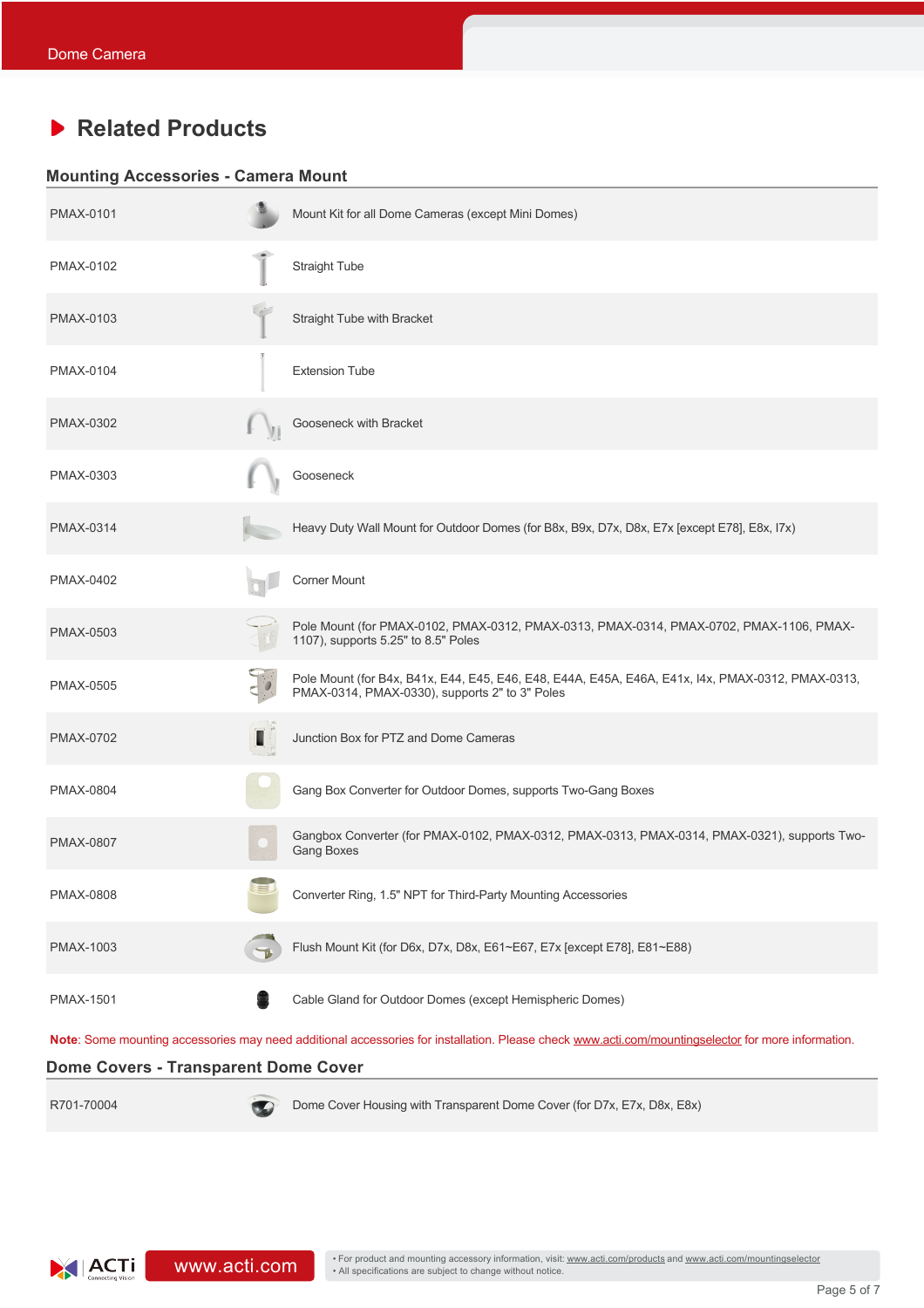| R701-70006                                             | Transparent Dome Cover Only (for B51, B52, B53, B61~B67, B81~B87, B94~B97, D61~D65, D6xA, D7x,<br>D7xA, D8x, D8xA, E61~E69, E6xA, E71~E77, E7xA, E81~E88, E8xA, Q61, Q81) |
|--------------------------------------------------------|---------------------------------------------------------------------------------------------------------------------------------------------------------------------------|
| <b>Dome Covers - Smoked Dome Cover</b>                 |                                                                                                                                                                           |
| <b>PDCX-1101</b>                                       | Vandal Proof Smoked Dome Cover for B51, B52, B53, D6x(A), E6x(A), E7x(A), E8x(A), KCM-3311, KCM-<br>7111, KCM-7311 (except E610, E78, E89)                                |
| <b>Network &amp; Storage Peripherals - Data Switch</b> |                                                                                                                                                                           |
| PPSW-0100                                              | PLANET FGSD-910HP 8-Port 802.3at PoE Switch (PoE Budget 120W)                                                                                                             |
| PPSW-0101                                              | PLANET GS-4210-8P2T2S 8-Port Gigabit 802.3at Managed PoE Switch (PoE Budget 240W)                                                                                         |
| PPSW-0102                                              | PLANET FGSD-1011HP 8-Port 802.3at PoE Switch (PoE Budget 120W)                                                                                                            |
| <b>PPSW-1101</b>                                       | PLANET GS-4210-24PL4C 24-Port Gigabit 802.3at Managed PoE Switch (PoE Budget 440W)                                                                                        |
| <b>PPSW-2101</b>                                       | 4-Port 802.3at PoE Switch (PoE Budget 62W)                                                                                                                                |
| PPSW-3100                                              | PLANET FGSW-1816HPS 16-Port 802.3at PoE Switch (PoE Budget 220W)                                                                                                          |
| <b>Extenders - PoE Extender</b>                        |                                                                                                                                                                           |
| <b>PPEX-0100</b>                                       | Veracity OUTREACH Max Power over Ethernet (PoE) Extender                                                                                                                  |
| <b>Extenders - PoE over Coaxial Extender Kit</b>       |                                                                                                                                                                           |
| PPOC-0100                                              | Planet LRP-101C-KIT Power over Coax Adapter Kit                                                                                                                           |
| <b>Audio Devices - Microphone</b>                      |                                                                                                                                                                           |
| <b>PMIC-0100</b>                                       | Active Microphone Omnidirectional for all Cameras with Line-in Audio                                                                                                      |
| <b>Illuminators - IR LED Illuminator</b>               |                                                                                                                                                                           |
| PLED-0200                                              | SPINLUX (SL-A2IRXX10-24CL) IR Illuminator 10° Angle with 120 m approx. range                                                                                              |
| PLED-0201                                              | SPINLUX (SL-A2IRXX25-24CL) IR Illuminator 25° Angle with 50 m approx. range                                                                                               |
| <b>PLED-0202</b>                                       | SPINLUX (SL-A2IRXX35-24CL) IR Illuminator 35° Angle with 25 m approx. range                                                                                               |
| <b>Other Accessories - Accessory Part</b>              |                                                                                                                                                                           |
| R707-70001                                             | Conduit Gland for Dome Cameras                                                                                                                                            |